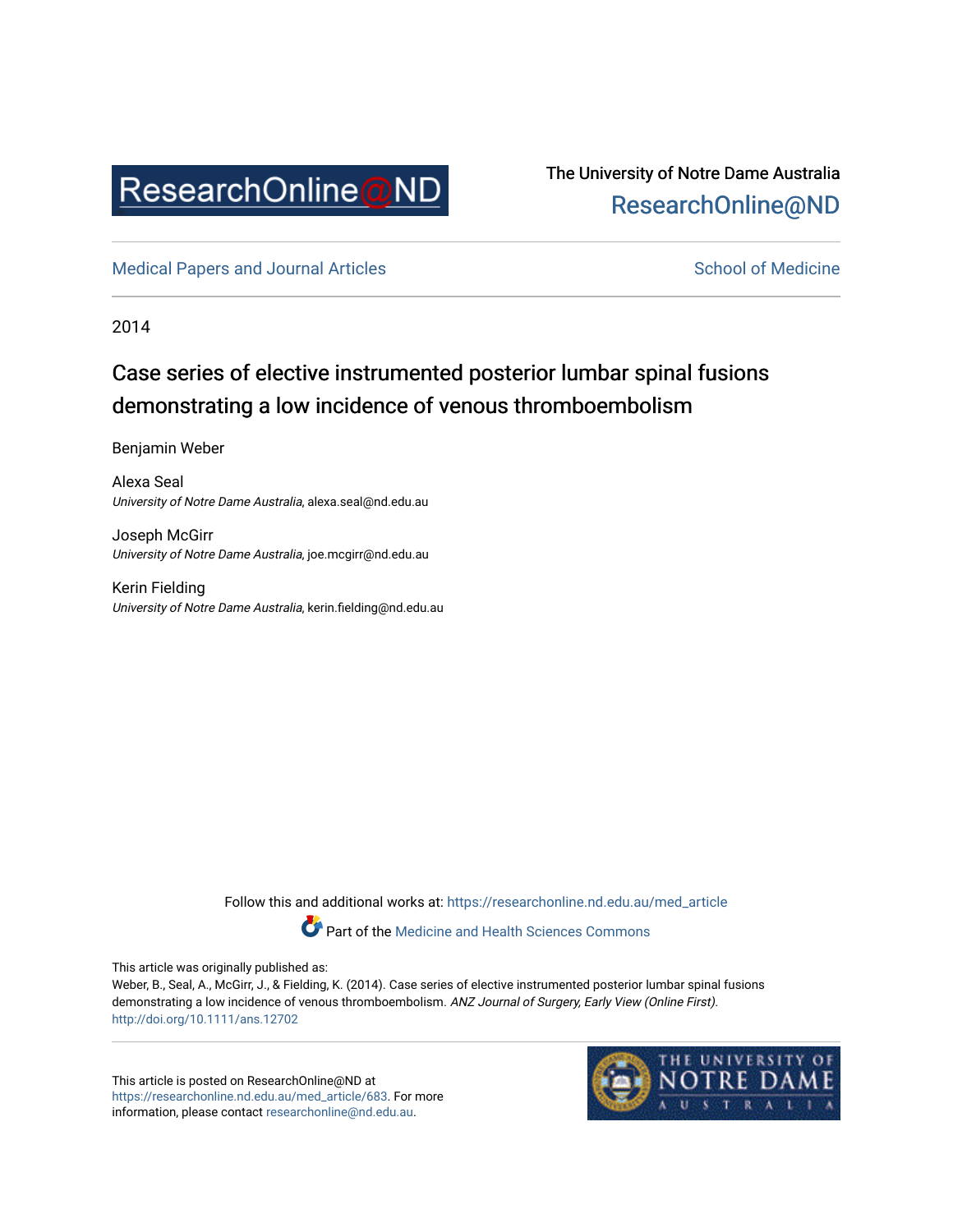## This is the peer reviewed version of the following article:

Weber Benjamin, Seal Alexa, McGirr Joe, Fielding Kerin. 2014 Case series of elective instrumented posterior lumbar spinal fusions demonstrating a low incidence of venous thromboembolism. ANZ Journal of Surgery, doi: 10.1111/ans.12702

## which has been published in final form at

http://onlinelibrary.wiley.com/doi/10.1111/ans.12702/pdf

This article may be used for non-commercial purposes in accordance with Wiley Terms and Conditions for self-archiving.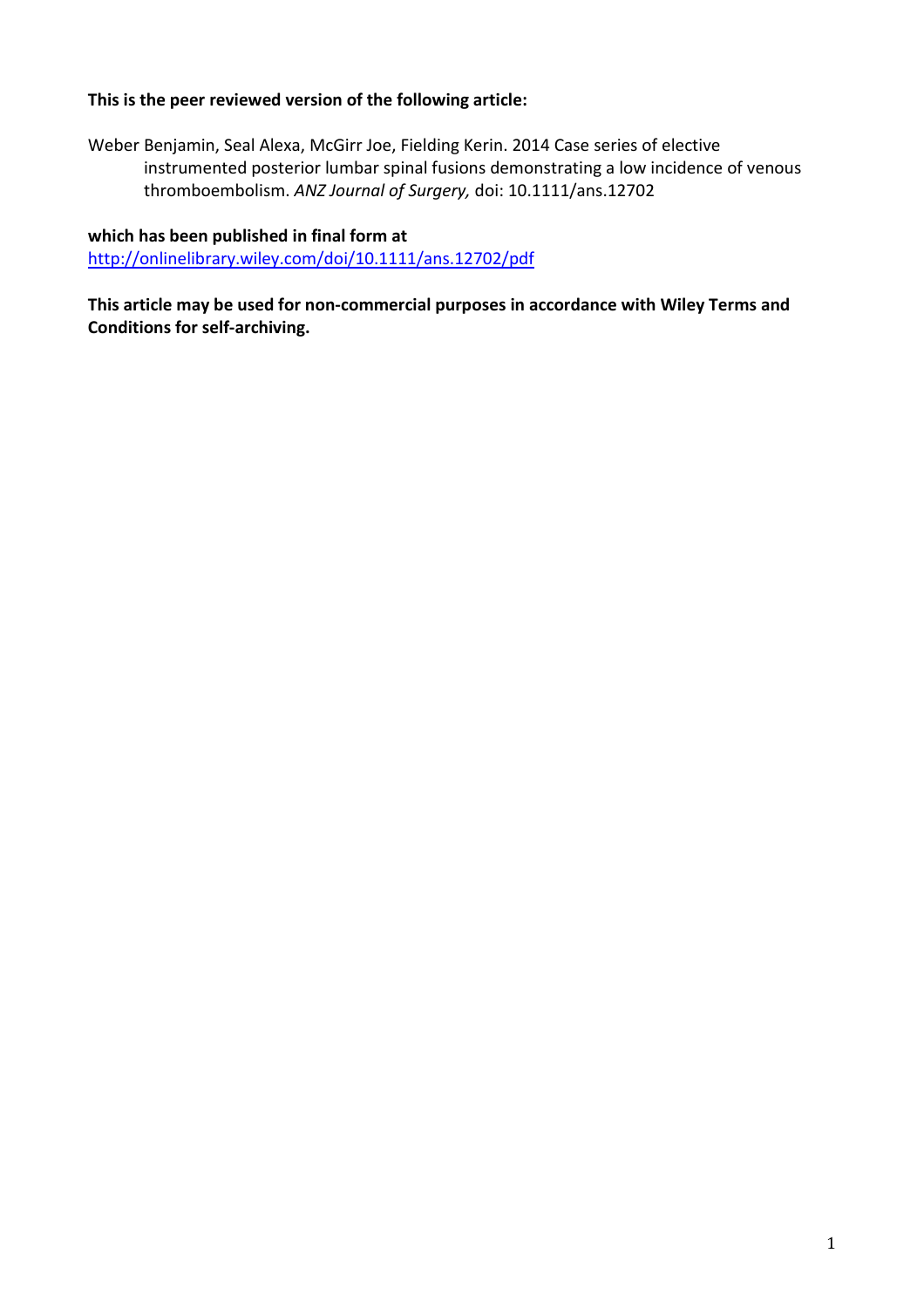Case series of elective instrumented posterior lumbar spinal fusions demonstrating a low incidence

of venous thromboembolism

Benjamin Weber, Alexa Seal, Joe McGirr† and Kerin Fielding University of Notre Dame, Sydney, New South Wales, Australia

† Corresponding author School of Medicine – Sydney – Rural Clinical School The University of Notre Dame Australia PO Box 5050 Wagga Wagga, NSW Australia, 2650 Email: joe.mcgirr@nd.edu.au

Phone number: (02) 8204 4110

Accepted for publication 27/04/14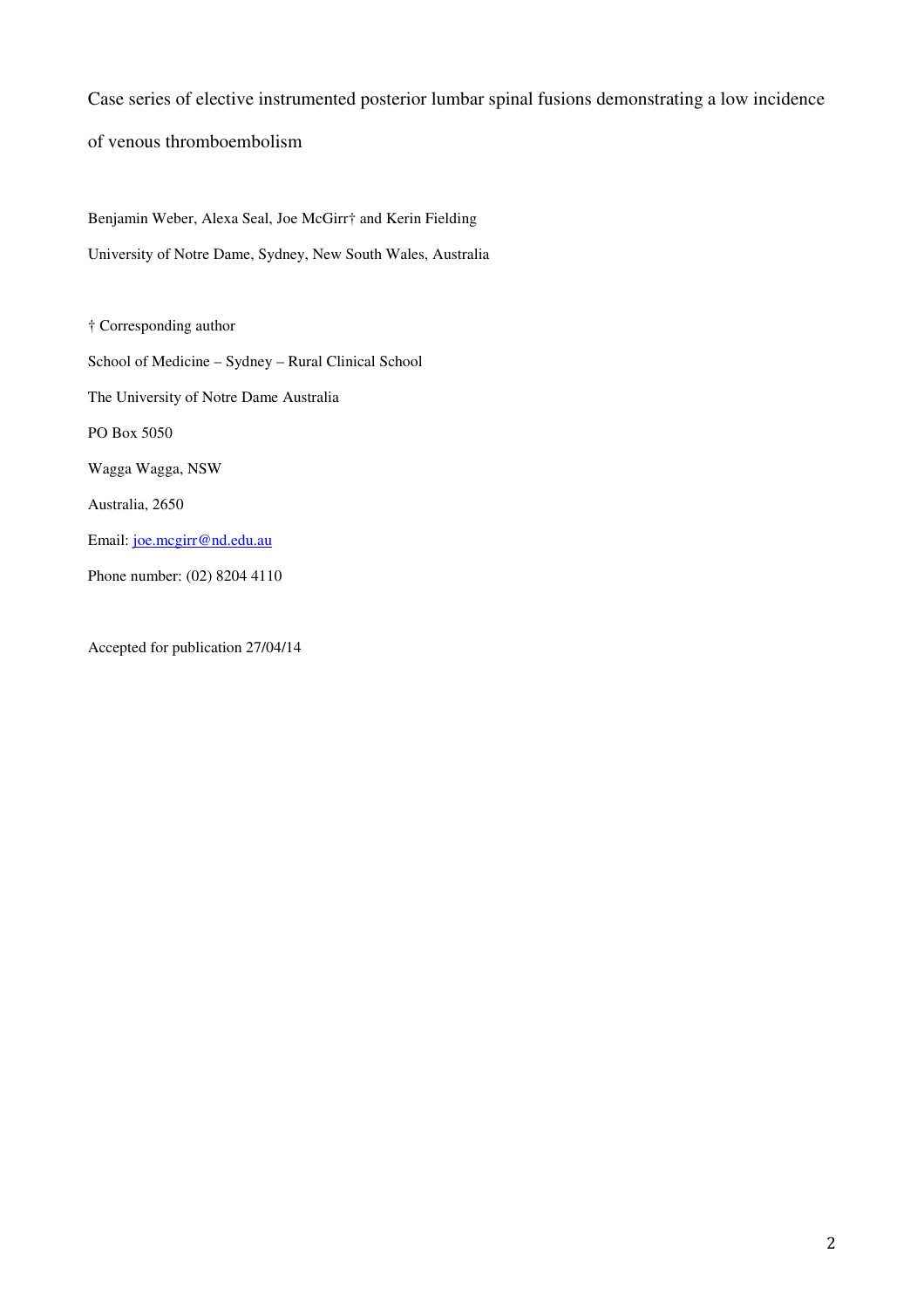### **Abstract**

**Introduction:** Venous thromboembolism (VTE) is a significant cause of morbidity and mortality in orthopaedic surgery. While specific guidelines exist for hip and knee arthroplasty, there is wide variation in VTE prophylaxis in complex spinal surgery. This study sought to determine the incidence of VTE, and risk factors associated with VTE, in patients undergoing elective instrumented posterior lumbar spinal fusion.

**Methods:** In a single-centre case series study, 107 consecutive patients undergoing elective lumbar spinal fusion were evaluated for VTE by lower limb duplex ultrasonography and/or clinical observation, and where indicated, computed tomography pulmonary angiogram (CTPA). The Caprini model for thrombosis risk factor assessment was retrospectively applied to grade levels of VTE risk, which were compared with overall VTE incidence.

**Results:** All patients were operated on a spinal frame and received mechanical prophylaxis (thromboembolic deterrent stockings and sequential calf-compression devices). Thirty-seven percent also received chemoprophylaxis with low molecular weight heparin (LMWH). There was no significant relationship between LMWH use and protection from VTE. Risk scores ≥3 (high/highest risk categories) were observed in 96.2% of patients. Four (3.7%) patients encountered a VTE complication (all with no chemoprophylaxis), either deep vein thrombosis (1.9%) or pulmonary embolism (1.9%). No patient sustained an epidural haematoma.

**Conclusion:** Although patients undergoing elective instrumental posterior lumbar spinal fusion are at high risk of developing VTE, the actual incidence of VTE in these patients is low. Our data support the use of mechanical prophylaxis with thromboembolic deterrent stockings and sequential calf-compression devices to prevent VTE in these patients.

**Keywords:** DVT, PE, spinal surgery, thromboprophylaxis, VTE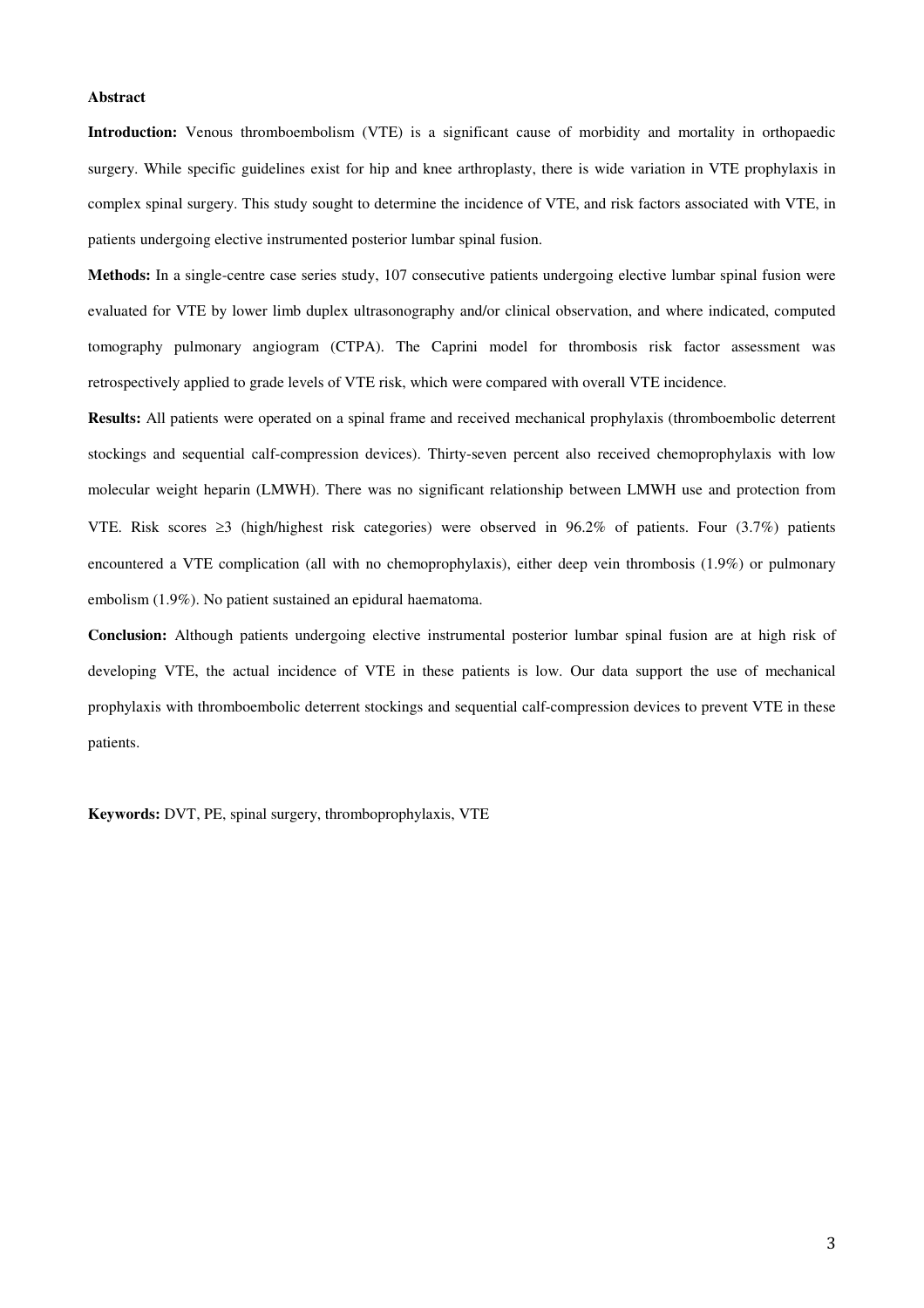### **Introduction**

Venous thromboembolism (VTE) is a postoperative complication that manifests as either deep vein thrombosis (DVT) or pulmonary embolism (PE). Approximately 30,000 people are hospitalised in Australia each year as a consequence of VTE, and an estimated 2,000 die as a direct result.<sup>1</sup> VTE prevention has been widely acknowledged both internationally and within Australia as a prominent issue amongst hospitalised patients and thus represents a key opportunity to improve patient safety. $\frac{1}{1}$ 

VTE is the most common complication following major joint surgery.<sup>2</sup> Whilst there are clear guidelines for VTE prophylaxis in hip and knee arthroplasty, there is a lack of consensus for elective spinal surgery. Patients undergoing spinal surgery are not dissimilar to other orthopaedic surgical patients. They endure periods of extended recumbence and limited mobility after a major operative intervention that may predispose them to thromboembolic disease.<sup>3</sup> Recently, a VTE risk score applied to patients undergoing spinal surgery has established that this is a group of patients at high risk of VTE.<sup>4</sup>

The reported incidence of VTE in elective spinal surgery varies. For DVT, the incidence has been reported to range from  $0\%$ <sup>5</sup> to 26.5%<sup>6</sup>, while for PE it varies from  $0\%$ <sup>5</sup> to 18%<sup>7</sup>. Factors contributing to the variation include differences in prophylactic regimes, the nature of the surgery included and post-operative VTE surveillance methods. Prophylactic measures discussed within the literature include (alone or in combination): thromboembolic deterrent stockings (TEDS), sequential calf-compression devices (SCD), inferior vena cava filters (IVCF) and anticoagulant medication. The variation in scientific studies examining VTE has led to uncertainty regarding thromboprophylaxis.<sup>3</sup>

In light of the lack of consensus regarding prophylaxis in spinal surgery, an investigation was carried out using a prospectively collected database to review the incidence of VTE and prophylactic regimes in 107 consecutive patients undergoing elective posterior instrumented spinal fusions by a single surgeon in rural New South Wales, Australia.

### **Methods**

A database of 107 consecutive patients who underwent elective posterior instrumented lumbar spinal fusion was reviewed. Patients were diagnosed with degenerative spondylosis and/or spondylolisthesis and had, in addition, one or more of the following indications for surgery: spinal canal stenosis, lumbar instability, facet joint disease or degenerative disc disease.

All patients were operated on by a single orthopaedic surgeon from July 2008 to July 2013. Surgery was conducted at two hospitals: the Wagga Wagga Base Hospital, a 220 bed public regional referral hospital, and Calvary Health Care Riverina, a 100 bed private hospital.

All patients were operated on in a prone position using a spinal frame. Patients underwent laminectomy and insertion of pedicle screws (linked with rods) under image intensifier guidance. Harvested bone graft was applied with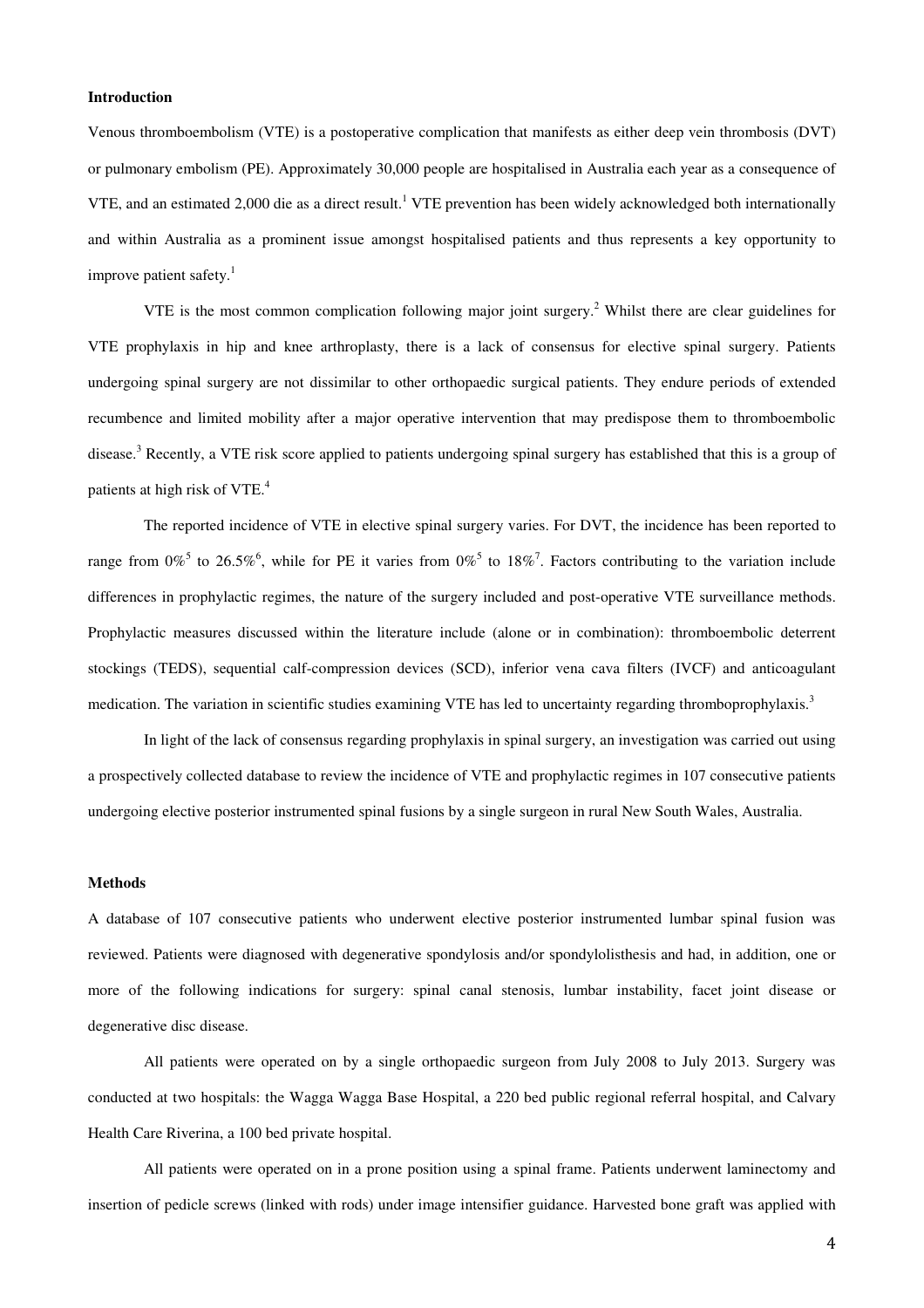Actifuse™ to the appropriately prepared lateral gutters. Rhizolysis, foraminotomy and discectomy were undertaken as required.

Each patient was placed on a VTE prophylactic regime involving pre-operative application of below the knee TEDS and SCD. SCD were applied in the anaesthetic bay over the TEDS and were activated at the time the patient was positioned on the spinal frame. They were temporarily disconnected for transfer to the recovery unit where they were reactivated. SCD continued to operate until patient mobilisation. Patients underwent early post-operative mobilisation (day 1 or 2 post surgery). A group of patients (n=40) was also placed on low molecular weight heparin (LMWH) 4-6 hours postoperatively. There were no clear-cut selection criteria for the application of chemoprophylaxis. During the time period reported on herein, the surgeon discontinued the use of chemoprophylaxis due to the conflicting evidence in the literature and concern regarding possible complications arising from the use of chemoprophylaxis. This change in practice took some time to disseminate amongst the members of the health care teams. All patients were observed for clinical evidence of VTE and two thirds were screened for DVT on day 4 or day 5 post surgery with duplex ultrasound. A CT pulmonary angiogram (CTPA) was performed on all patients with clinical signs and/or symptoms suggestive of PE.

In addition to the presence of DVT or PE for each patient, data were collected regarding age, gender, body mass index (BMI), past medical and surgical history, previous spinal surgery, past history of VTE disease, medication use, levels of spinal fusion, operation time, units of blood transfused, use of LMWH, time to mobilisation and complications. The Caprini model<sup>8</sup> for thrombosis risk factor assessment was retrospectively applied to grade the level of VTE risk for each patient.

Statistical analyses were performed using SPSS Statistics Standard Edition 20 software (IBM, New York, NY, USA). Pearson's chi-square test was used for categorical variables, and independent samples t-tests were used for continuous variables. All tests were two-sided, and a *p-*value <0.05 was set for statistical significance. Mean (standard deviation) was reported for values with a normal distribution; otherwise median with range was reported.

Ethics approval was granted by the Human Research Ethics Committee of The University of Notre Dame, Australia.

#### **Results**

Mean patient age was 58 ( $\pm$  12) years with a range of 23 to 82 years. Ninety-one percent of the studied population was over 40 years of age. Fifty-eight percent of patients were female. Mean BMI was  $29.8 (\pm 6.1)$  with 83.2% having a BMI  $≥25$ , and 47.7% a BMI  $≥30$ . Of the cohort, 48.5% had had previous lumbar spinal surgery.

The private hospital hosted 58.9% of the operations performed. Average operating time was 279 minutes, with a range of 162 to 426 minutes. Between one and seven spinal levels were fused (median two levels). A blood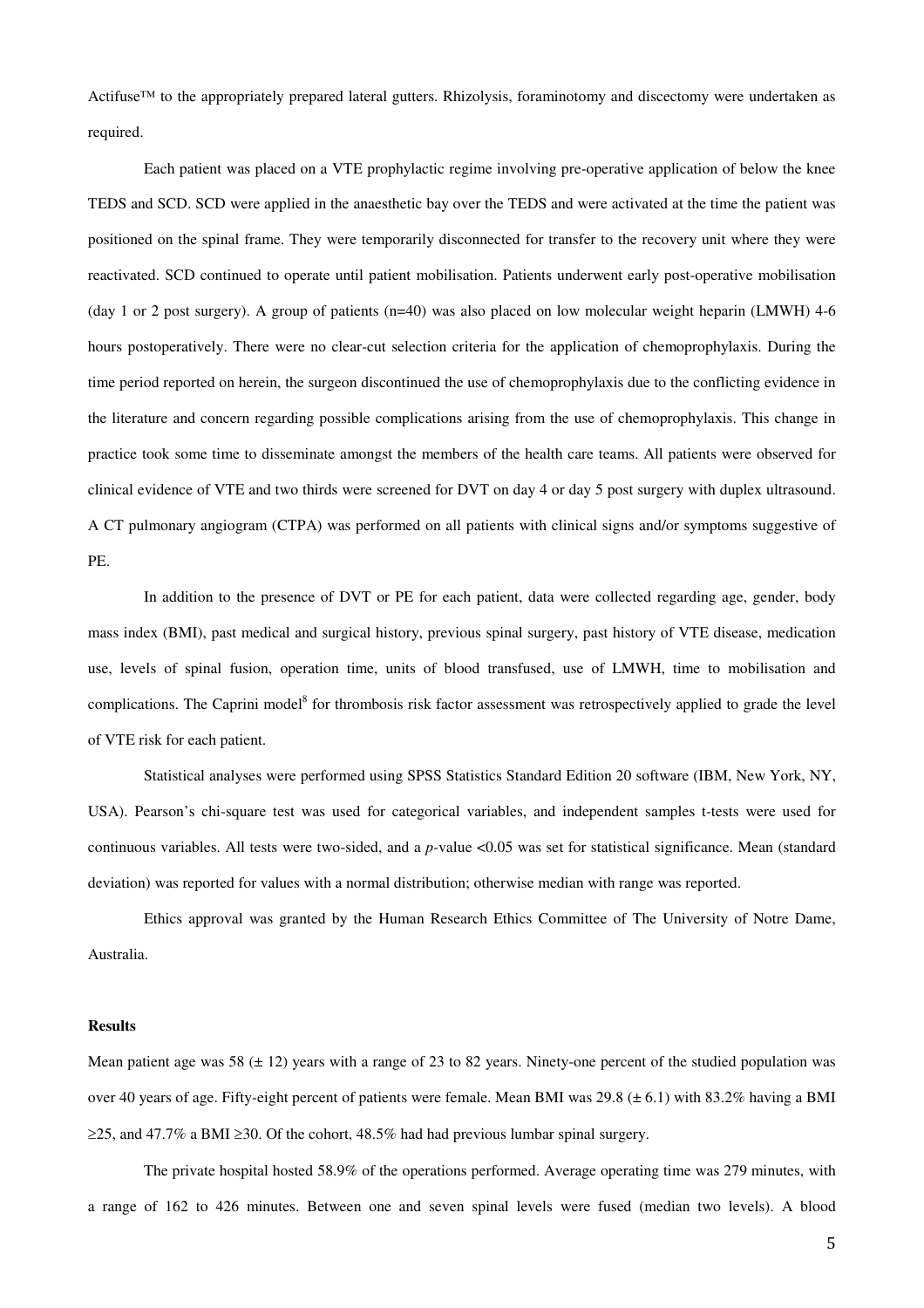transfusion was administered in 38.3% of patients, with an average of 3.4 ( $\pm$  1.7) units of packed cells transfused in these patients. All patients in this case series were followed up for a minimum of three months post surgery. No patient developed an epidural haematoma.

Mobilisation before day 3 took place in 91.6% of patients. All patients wore TEDS and SCD, while 37% also received postoperative LMWH and 69.2% received a duplex ultrasound. Figure 1 depicts the change in the pattern of use of LMWH over the studied period, which reflects the change in the practice of the surgeon described earlier. Eight patients underwent CTPA scanning for suspected PE.

Risk factors for each patient were calculated to produce an overall VTE risk score based on the Caprini model (Table 1). On reviewing the risk factors for VTE development in the patient population, 3.7% were at moderate risk, 41.1% were at high risk and 55.1% were at highest risk (Table 2). No patient fell within the low risk category because all patients underwent surgery with an operation time of greater than 45 minutes, which automatically places them above low risk.

From a total of 107 patients, only four (3.7%) had only one risk factor for VTE disease (the length of surgery itself), while 18 patients (16.8%) had two risk factors, and the remaining 85 patients (79.4%) had more than two risk factors. Only two patients (1.9%) developed distal DVTs and two other patients (1.9%) developed PEs, with a total VTE incidence of 3.7% in the studied population. One patient who developed a DVT had an incarcerated inguinal hernia surgically repaired two days after the spinal fusion operation. The DVT was detected five days after the hernia operation. One of the patients with a PE received tranexamic acid intra-operatively. None of these patients had a relevant medical history, hormone replacement therapy or oral contraceptive pill use, present of previous malignancy or history of VTE.

A comparison was undertaken between the groups who did and did not receive LMWH post-operatively. There were no differences between groups in gender, age, BMI, levels of spinal fusion, time to mobilisation or units of blood transfused. All patients sustaining a VTE event had not received LMWH, but this was not statistically significant. There was a statistically significant difference in the VTE investigation rate between the two groups (p=0.006). The group receiving LMWH had a VTE investigation rate of 57.5% compared with an 82.1% rate in the no-LMWH group.

#### **Discussion**

The results of the present study have shown that patients undergoing complex elective spinal surgery are at high risk of VTE. The incidence of VTE in these patients was, however, low (four cases in 107), equivalent to a rate of 3.7%. Although there is variability in rates of VTE reported in the literature for patients undergoing spinal surgery, the incidence of cases has generally been reported to be low. Nine recently published journal articles involving case series studies (Table 3) reported incidence rates between 0% and 26.5%, with a mean of 2.65%. Larger retrospective studies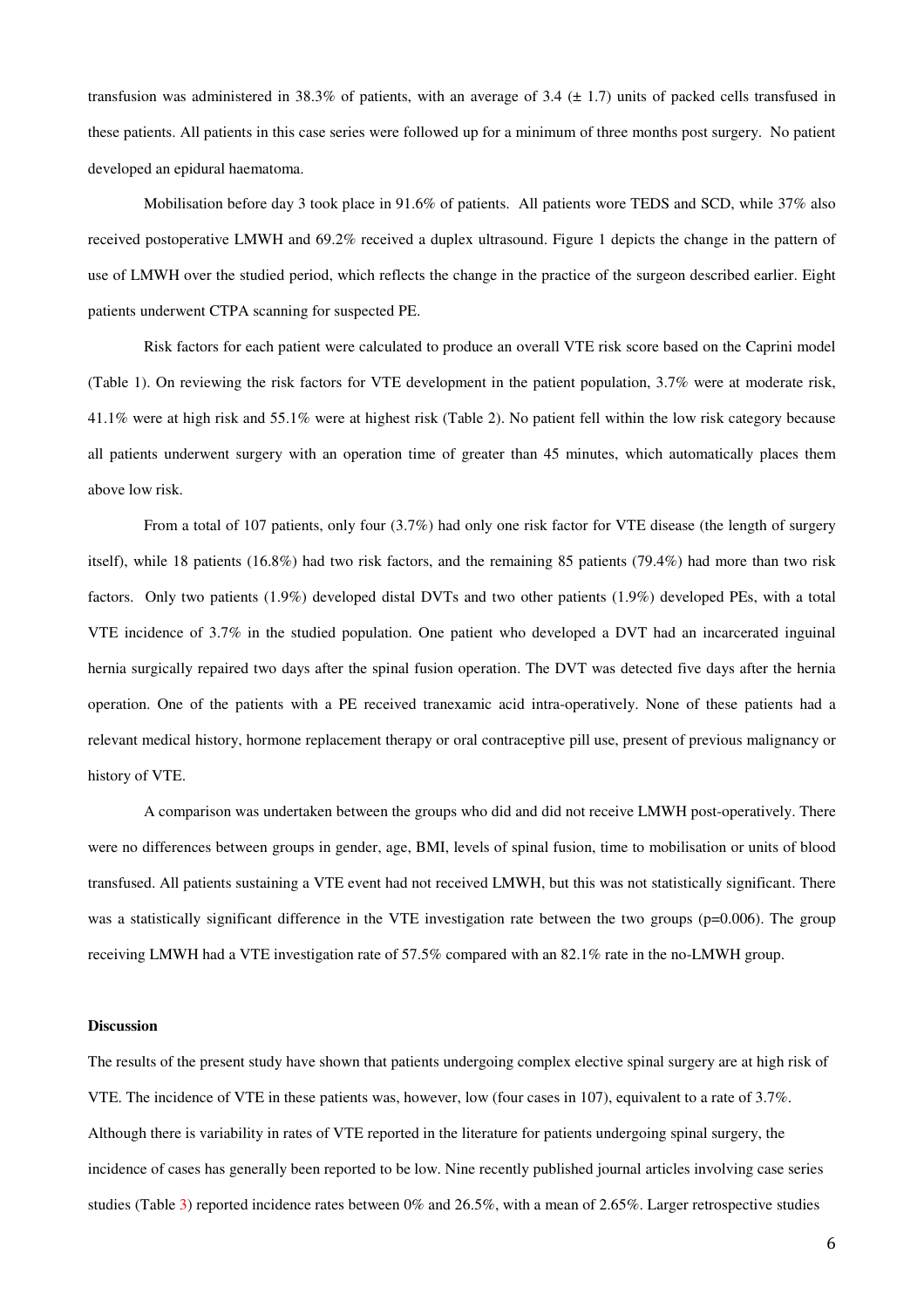(Table 4) have also found the incidence of VTE to be relatively low  $(0.1\% - 0.45\%)$ . The reported incidence of VTE in these studies was probably underestimated, as asymptomatic VTE was unlikely to have been coded and therefore included.<sup>9</sup>

Only one previous study incorporated a comparable group and method of surveillance as the present study. It was carried out by Yoshioka *et al.*<sup>10</sup> and included 90 patients who underwent elective instrumented posterior lower thoracic or lumbar fusion for degenerative disease. This study also used mechanical VTE prophylaxis (TEDS and SCD), although no patients received chemoprophylaxis. Both studies included methods to screen for and definitively detect a VTE, however the technologies used differed between studies, with Yoshioka *et al*. using an additional screening tool (lung perfusion scintigraphy) and a more comprehensive imaging tool if VTE was suspected (multidetector CT venography). The incidence of VTE was found to be higher in Yoshioka *et al*. (13.3%) with eight distal DVTs, two proximal DVTs and two PEs. It should be noted that 16.7% of patients in the study underwent post-operative bed rest for greater than seven days and, in addition, there was a longer mean operating time (327.7 minutes). The more extensive technology used in this study may have also contributed to a higher detection rate of VTE.

Raj and Marshall<sup>11</sup> have described the array of local, general, pharmacological and physiological factors that put patients at an increased risk of developing a VTE. Though the Caprini model risk score may be a valuable tool in assessing individual risk factors, only one other case series looking at VTE incidence in spinal surgery has made use of it (Table 2). This study, conducted by Al-Dujaili *et al*. 4 , included a higher proportion of low risk patients than the current study. Nevertheless, the majority of patients were found to be at high or very high risk and like the present study had a relatively low incidence of VTE (0.6%).

Analysis of the current database demonstrated that, over the time period of the study, there was a change in the pattern of use of LMWH. This provided two patient groups for comparison: one group that received LMWH and another group that had not. Although all cases of VTE in the current series occurred in patients not receiving LMWH, the difference in VTE rate between the two groups was not statistically significant. There may have been additional factors that contributed to the occurrence of VTE in two of the four patients. One VTE event occurred after a subsequent operation for an incarcerated inguinal hernia, and another occurred following administration of tranexamic acid inter-operatively, which may have caused an increased risk<sup>12</sup>. It is possible that chemoprophylaxis in addition to mechanical prophylaxis provides some clinical benefit, particularly in high risk patients, however this study was too small to draw this conclusion.

The current literature is also inconclusive as to whether LMWH should be given to patients undergoing spinal surgery in addition to mechanical thromboprophylaxis. It is well documented that LMWH can increase the risk of developing an epidural haematoma. Gerlach *et al*. <sup>13</sup> found that the risk of epidural haematoma was nearly eightfold greater than the risk of PE. Ozturk *et al*. <sup>14</sup> have emphasised the importance of spinal surgeons carefully assessing the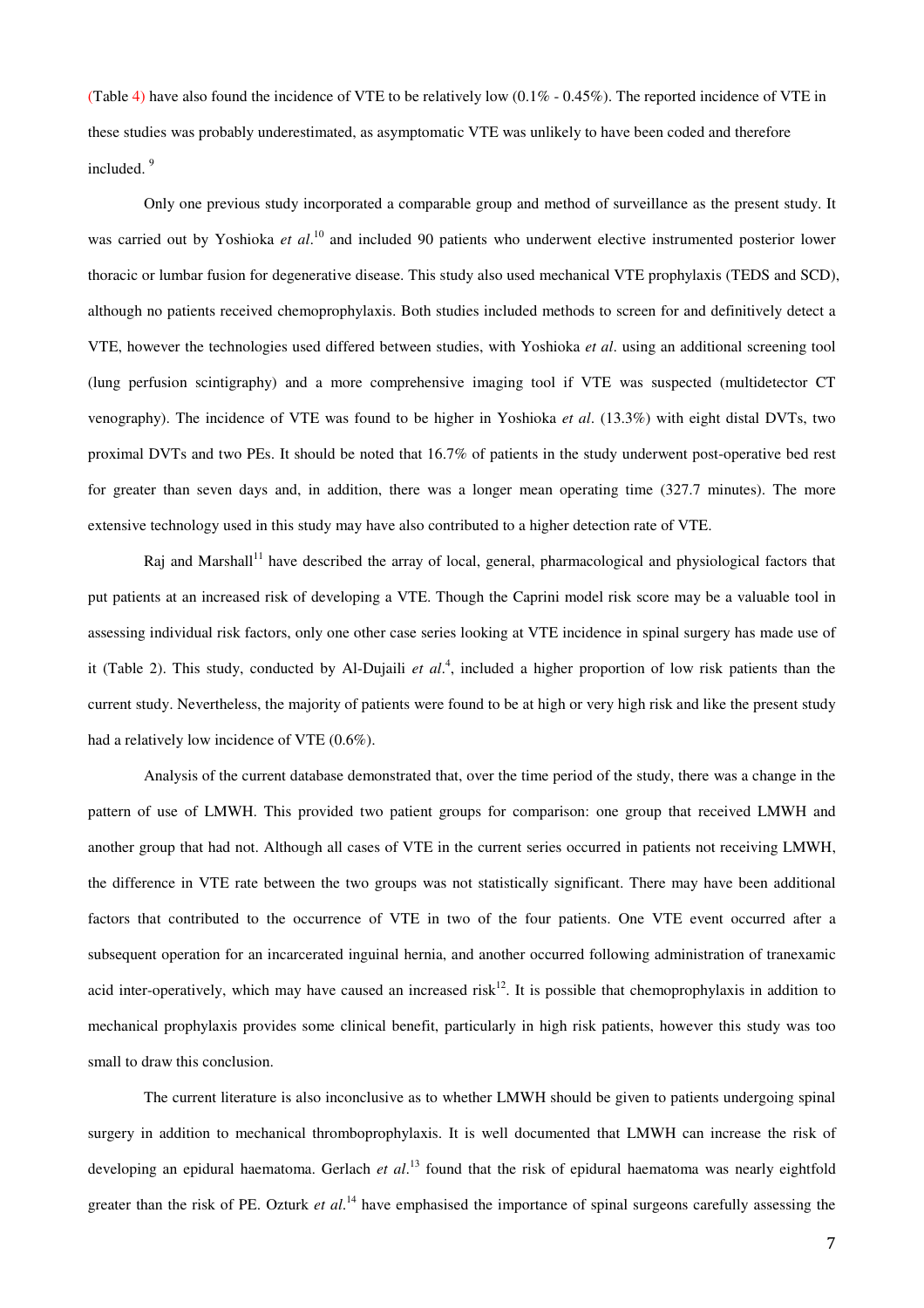risk of using chemoprophylaxis for VTE prevention, and Sansome *et al*. <sup>15</sup> have concluded that the risk of VTE in spinal surgery is low, and, therefore, the risks of pharmacological prophylaxis outweigh its benefits. In this study, haematoma was not recorded as a post-operative complication in any of the patients.

The limitations of this study include its nature as a case series. Furthermore, not all patients received a duplex ultrasound, and, therefore, there may have been asymptomatic DVTs that were not diagnosed, leading to an underestimate of VTE incidence. Although retrospective application of the Caprini model risk scores may have led to incomplete patient risk scoring, due to the unavailability of some patient data, this would have only led to an underestimate of the VTE risk of the studied population. Pre-operative screening for VTE was not performed in this study. Finally, there was no randomisation involved in the use of LMWH and this limits the conclusions that can be drawn from a comparison of the groups.

There may still be a substantial number of surgeons who do not employ VTE prophylaxis in spinal surgery.<sup>2, 9</sup> A review of the literature and the findings from the current study lead to the conclusion that there is a high risk of VTE in patients undergoing complex spinal surgery. The overall incidence of VTE is, however, low. This suggests that currently employed mechanical prophylactic regimes are effective. Whether or not LMWH should be added to the prophylactic regime is a complex issue, because of the risk of epidural haematoma and the limited evidence of additional positive benefit.

There is a lack of clear and specific guidelines for VTE prophylaxis in elective spinal surgery. The VTE prophylaxis guidelines in Australia, provided by the National Health and Medical Research Council (NHMRC) state that all studies considered were either inconclusive or underpowered and, therefore, do not make a recommendation<sup>1</sup>. According to data obtained from the Australian Institute of Health and Welfare<sup>19</sup>, 11 450 spinal fusions were conducted in Australia during the 2009-2010 financial year. Given the potential high risk of VTE in the significant number of patients undergoing spinal fusion in Australia each year, it would appear advisable to consider the use of aggressive mechanical prophylaxis in all such patients. A large, comprehensive randomised controlled trial is required to address the issue of the need for additional VTE chemoprophylaxis.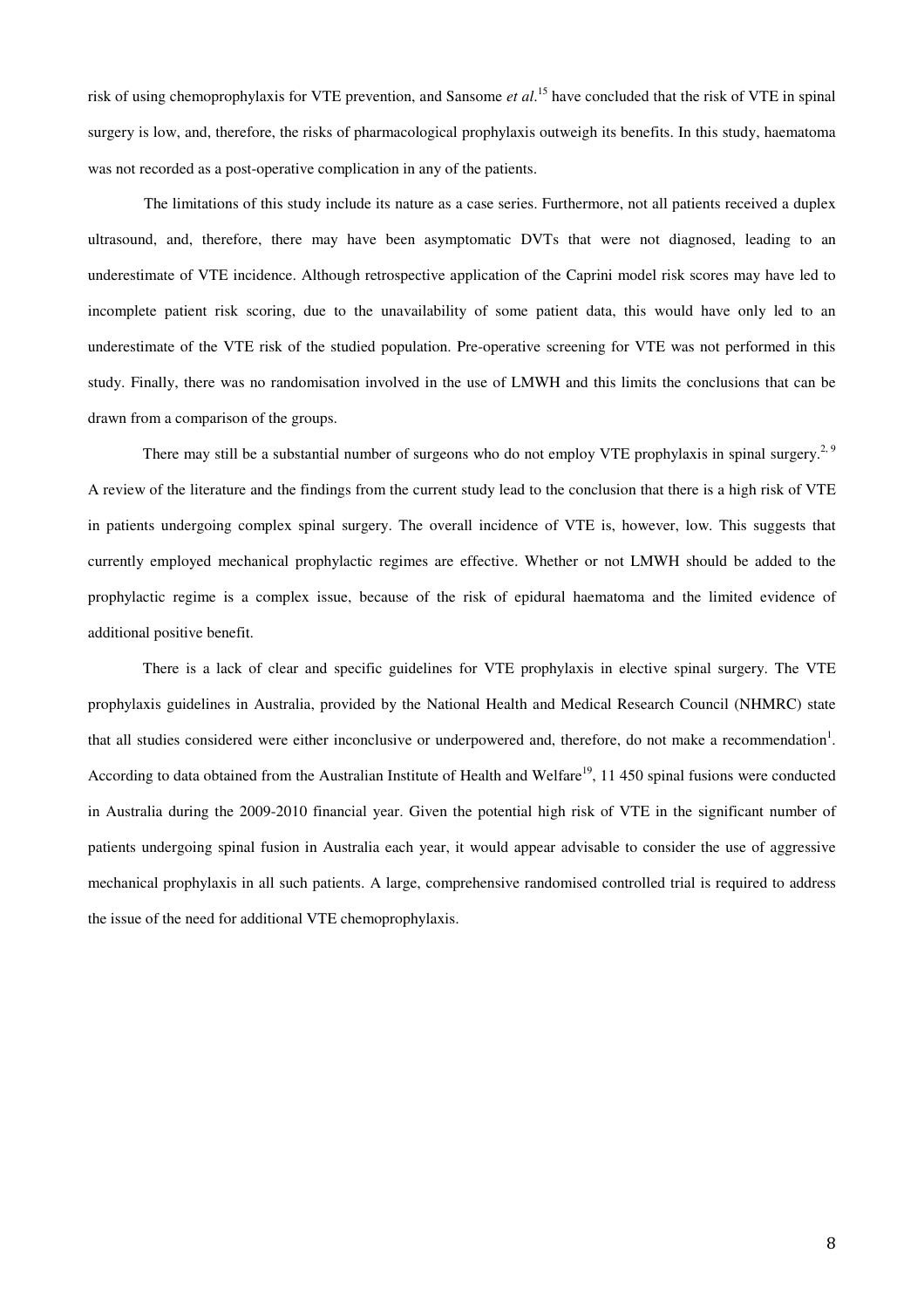#### **References**

- 1. National Health and Medical Research Council. Clinical Practice Guidelines: For the Prevention of Venous Thromboembolism in Patients Admitted to Australian Hospitals. Melbourne, 2009.
- 2. Bryson DJ, Uzoigwe CE, Braybrooke J. Thromboprophylaxis in spinal surgery: a survey. *Journal of orthopaedic surgery and research*. 2012; **7**:1-8.
- 3. Glotzbecker MP, Bono CM, Wood KB, Harris MB. Thromboembolic disease in spinal surgery: a systematic review. *Spine*. 2009; **34**:291-303.
- 4. Al-Dujaili TM, Majer CN, Madhoun TE, Kassis SZ, Saleh AA. Deep Venous Thrombosis in Spine Surgery Patients: Incidence and Hematoma Formation. *International Surgery*. 2012; **97**:150-4.
- 5. Nicol M, Sun Y, Craig N, Wardlaw D. Incidence of thromboembolic complications in lumbar spinal surgery in 1,111 patients. *European Spine Journal*. 2009; **18**:1548-52.
- 6. Oda T, Fuji T, Kato Y, Fujita S, Kanemitsu N. Deep venous thrombosis after posterior spinal surgery. *Spine*. 2000; **25**:2962-7.
- 7. Takahashi H, Yokoyama Y, Iida Y, et al. Incidence of venous thromboembolism after spine surgery. *Journal of Orthopaedic Science*. 2012; **17**:114-7.
- 8. Caprini JA. Risk assessment as a guide for the prevention of the many faces of venous thromboembolism. *The American Journal of Surgery*. 2010; **199**:S3-S10.
- 9. Fang MC, Maselli J, Lurie JD, Lindenauer PK, Pekow PS, Auerbach AD. Use and outcomes of venous thromboembolism prophylaxis after spinal fusion surgery. *Journal of Thrombosis and Haemostasis*. 2011; **9**:1318-25.
- 10. Yoshioka K, Murakami H, Demura S, et al. Comparative Study of the Prevalence of Venous Thromboembolism After Elective Spinal Surgery. *Orthopedics*. 2013; **36**:e223-e8.
- 11. Raj D, Marshall RW. Prophylaxis against thromboembolism in spinal surgery. *Archives of Orthopaedic and Trauma Surgery*. 2008; **128**:1365-71.
- 12. Gruen RL, Jacobs IG, Reade MC. Trauma and tranexamic acid. *The Medical Journal of Australia*. 2013; **199**:310-1.
- 13. Gerlach R, Raabe A, Beck J, Woszczyk A, Seifert V. Postoperative nadroparin administration for prophylaxis of thromboembolic events is not associated with an increased risk of hemorrhage after spinal surgery. *European Spine Journal*. 2004; **13**:9-13.
- 14. Ozturk C, Ganiyusufoglu K, Alanay A, Aydogan M, Onat L, Hamzaoglu A. Efficacy of prophylactic placement of inferior vena cava filter in patients undergoing spinal surgery. *Spine*. 2010; **35**:1893-6.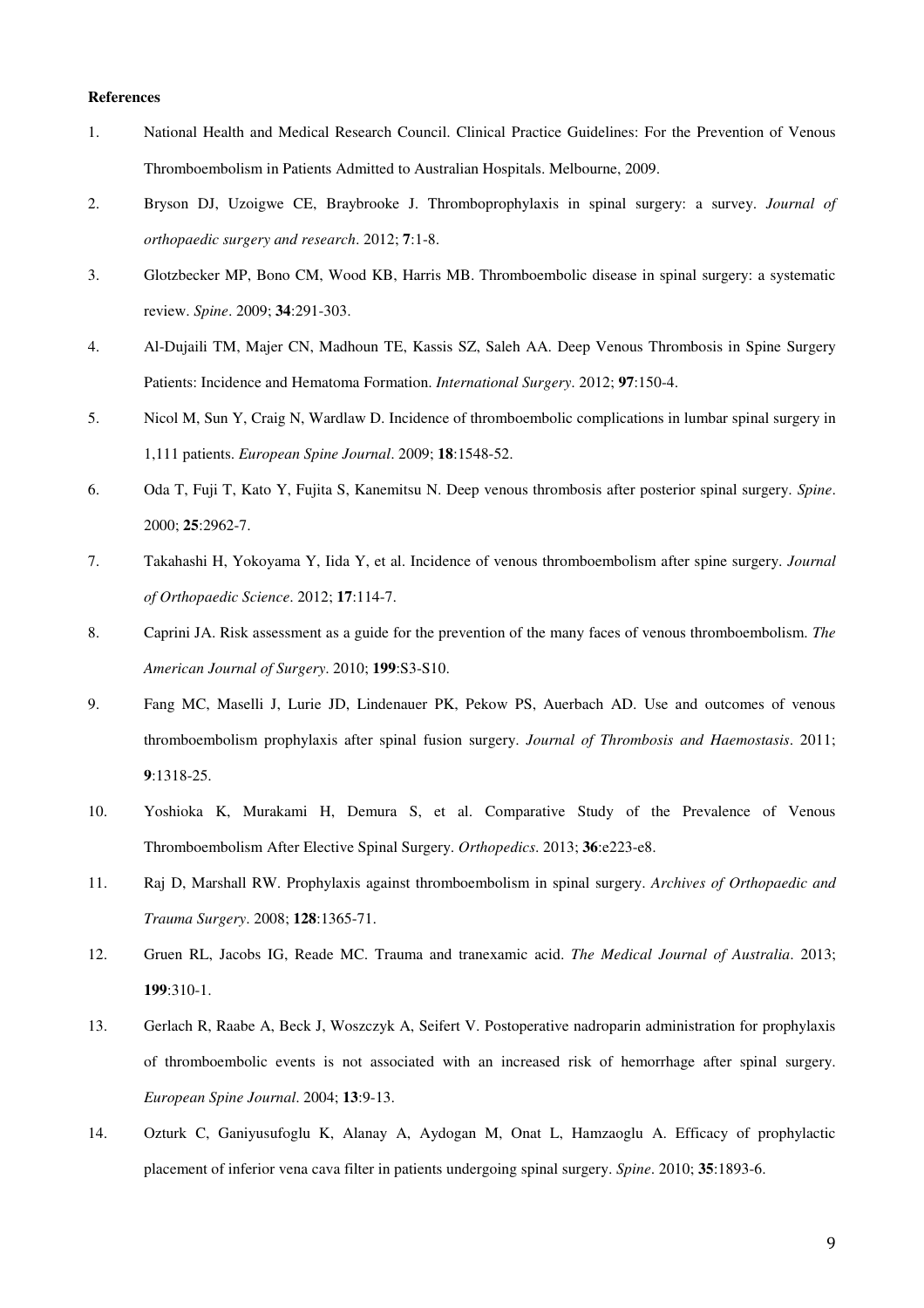- 15. Sansone JM, del Rio AM, Anderson PA. The prevalence of and specific risk factors for venous thromboembolic disease following elective spine surgery. *The Journal of Bone & Joint Surgery*. 2010; **92**:304- 13.
- 16. Schizas C, Neumayer F, Kosmopoulos V. Incidence and management of pulmonary embolism following spinal surgery occurring while under chemical thromboprophylaxis. *European Spine Journal*. 2008; **17**:970-4.
- 17. Masuda K, Chikuda H, Yasunaga H, et al. Factors affecting the occurrence of pulmonary embolism after spinal surgery: data from the national administrative database in Japan. *The Spine Journal*. 2012; **12**:1029-34.
- 18. Senders ZJ, Zussman BM, Maltenfort MG, Sharan AD, Ratliff JK, Harrop JS. The incidence of pulmonary embolism (PE) after spinal fusions. *Clinical Neurology and Neurosurgery*. 2012; **114**:897-901.
- 19. Australian Institute of Health and Welfare. Procedures Data cubes. 2008-2009 (using ACHI Sixth Edition). XV Musculoskeletal Procedures, Item # 1389 (Spinal Fusions). Accessed March 17, 2014. Available from: http://www.aihw.gov.au/procedures-data-cubes/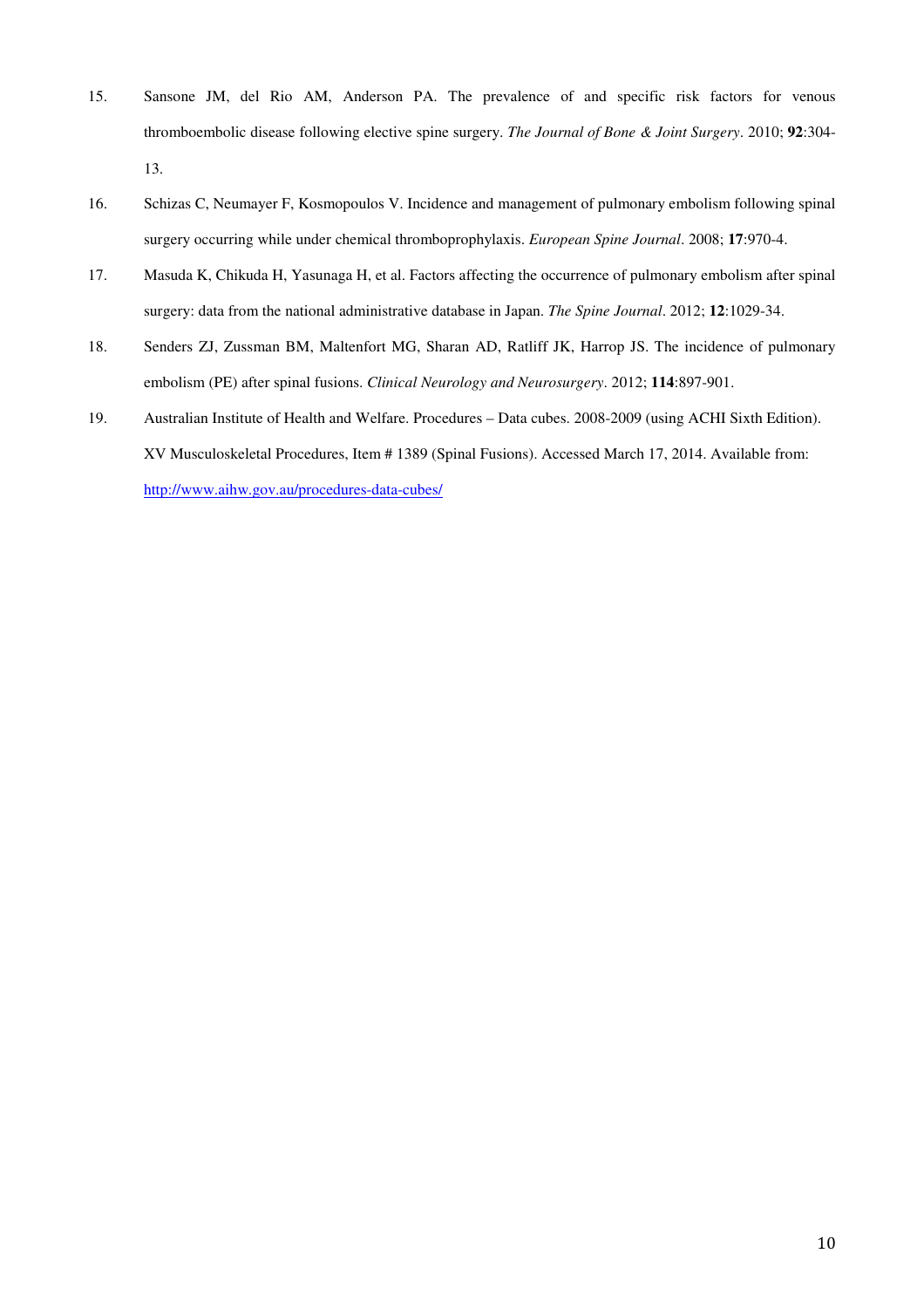| Risk factor                          | Points <sup>†</sup> | Number of patients | Percentage of population |
|--------------------------------------|---------------------|--------------------|--------------------------|
|                                      |                     | affected $(n=107)$ | $(\%)$                   |
| Overweight and obese (BMI $\geq$ 25) | 1                   | 89                 | 83                       |
| Age 41 - 60 years                    | 1                   | 45                 | 42                       |
| Relevant medical history (i.e. IBD,  | 1                   | 13                 | 12                       |
| COPD or AMI)                         |                     |                    |                          |
| HRT or OCP use                       | 1                   | 9                  | 8                        |
| Age 61 - 75 years                    | 2                   | 45                 | 42                       |
| Mobilised after day 3                | $\mathfrak{2}$      | 9                  | 8                        |
| Present or previous malignancy       | $\overline{2}$      | 6                  | 6                        |
| Major operation (>45 min)            | $\overline{2}$      | 107                | 100                      |
| Age >75 years                        | 3                   | $\overline{7}$     | 6                        |
| Past history of VTE                  | 3                   | 5                  | 5                        |

**Table 1** - VTE risk factors in patients undergoing elective instrumented posterior lumbar spinal fusion as assessed with the Caprini model risk score $4, 8$ 

†Point allocation followed the criteria outlined in Caprini *et al*. 8

BMI, body mass index; IBD, inflammatory bowel disease; COPD, chronic obstructive pulmonary disease; AMI, acute myocardial infarct; HRT, hormone replacement therapy; OCP, oral contraceptive pill; VTE, venous thromboembolism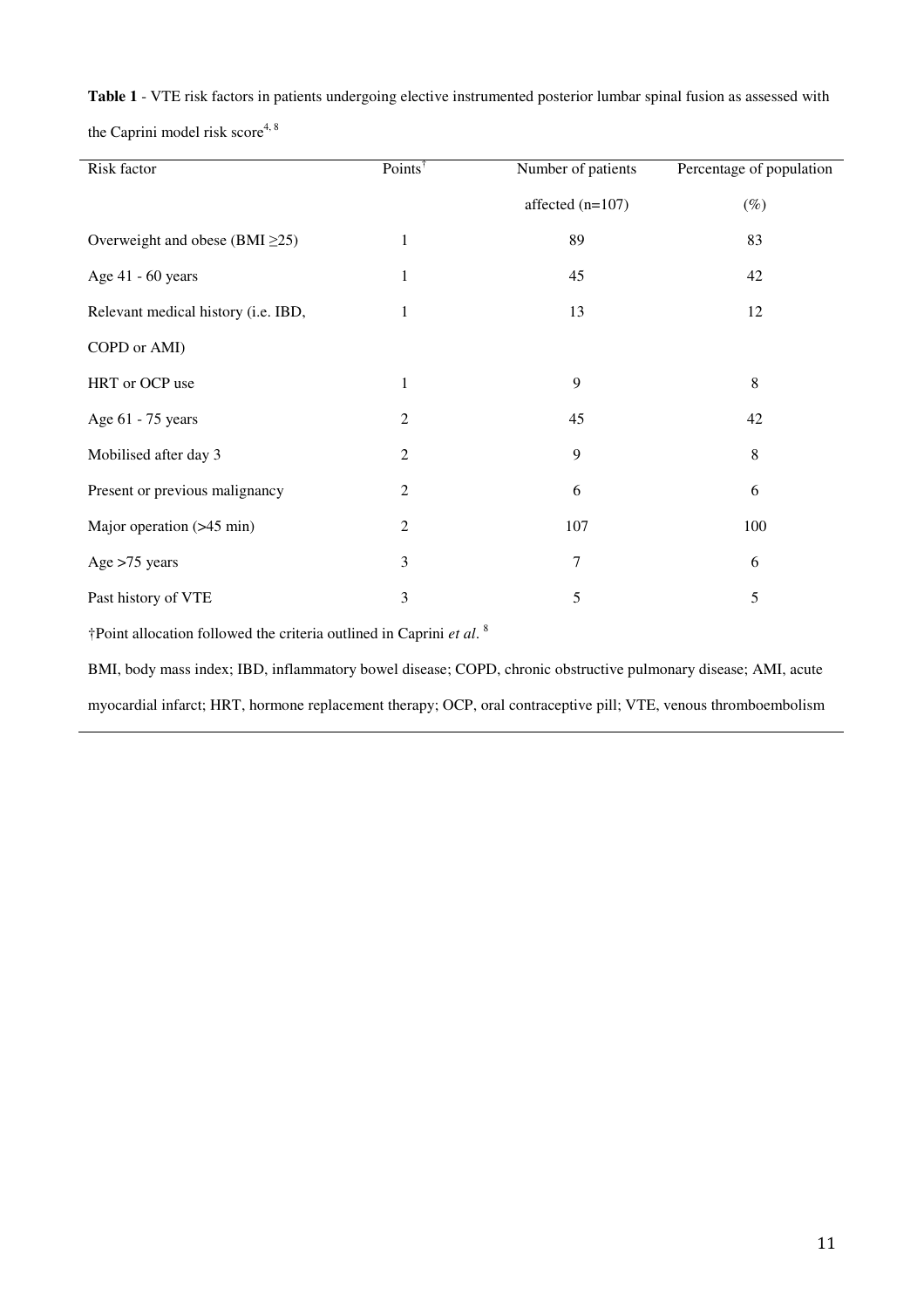| Risk factor score                            | $0 - 1$                  | 2         | $3 - 4$   | $5+$      |
|----------------------------------------------|--------------------------|-----------|-----------|-----------|
| Level of risk                                | Low                      | Moderate  | High      | Highest   |
| VTE incidence <sup>†</sup> $(\% )$           | $\overline{2}$           | $10 - 20$ | $20 - 40$ | $40 - 80$ |
| Percentage in studied population $(\%)$      | $\qquad \qquad -$        | 3.7       | 41.1      | 55.1      |
| Al-Dujaili et al. <sup>4</sup> cohort $(\%)$ | $\overline{\phantom{a}}$ | 31.6      | 55.0      | 13.4      |
| †Without any prophylaxis                     |                          |           |           |           |

Table 2 - Patient distribution according to venous thromboembolism (VTE) risk factor score<sup>4, 8</sup>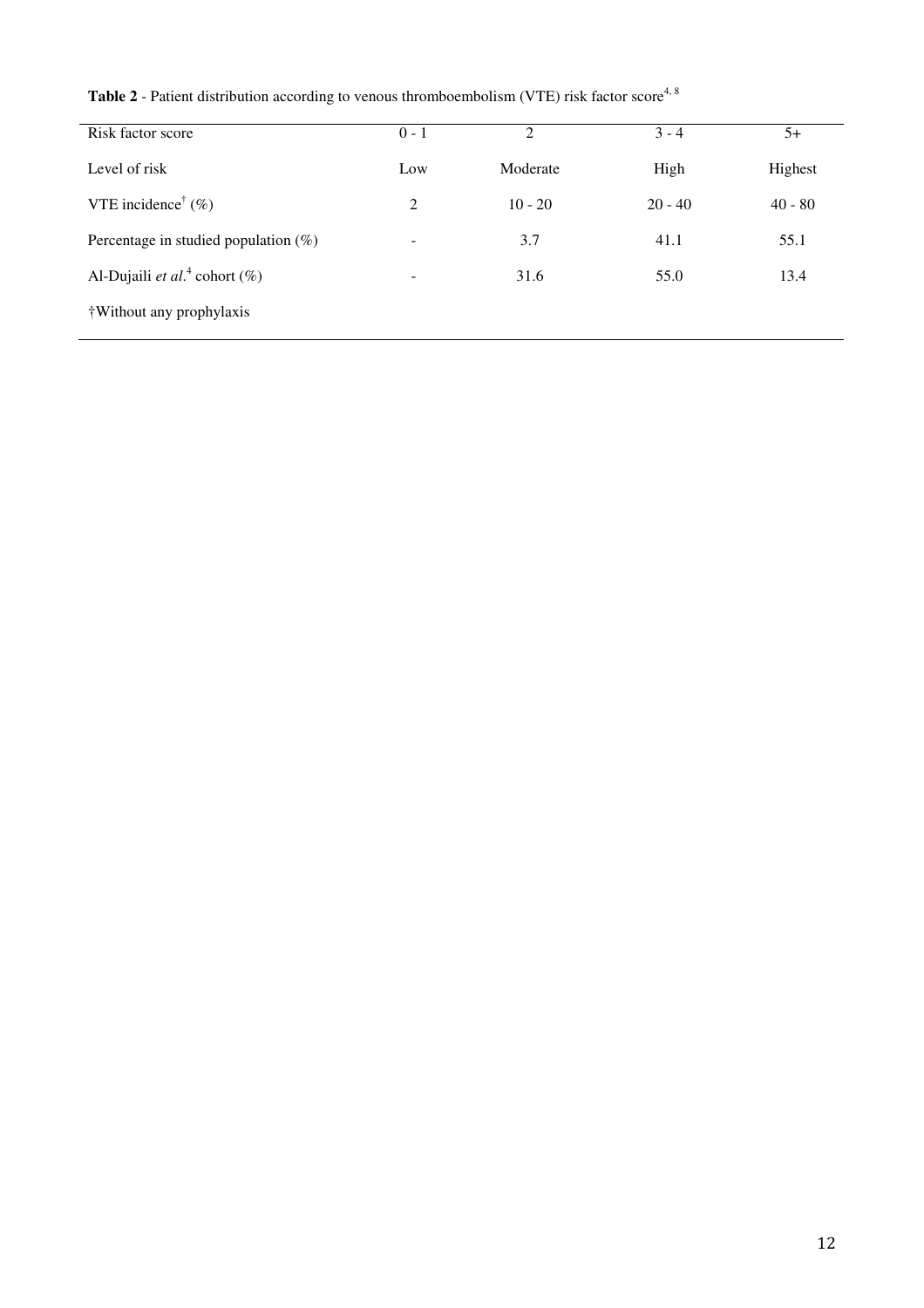| <b>Study</b>                   | Design        | Year | <b>Sample</b> | <b>VTE</b> event | <b>VTE Rate</b>  | $\ensuremath{\mathbf{VTE}}$ | <b>Method of VTE</b>    | <b>Method of VTE Surveillance</b> | <b>Procedure Performed</b>      |
|--------------------------------|---------------|------|---------------|------------------|------------------|-----------------------------|-------------------------|-----------------------------------|---------------------------------|
|                                |               |      | <b>Size</b>   |                  | $(\%)$           | cases                       | Prophylaxis             |                                   |                                 |
| Yoshioka et al. <sup>10</sup>  | Prospective   | 2013 | 90            | $DVT + PE$       | 13.3             | 12                          | $TEDS + SCD$            | $US + lung$ scintigraphy $\pm CT$ | Posterior instrumented spinal   |
|                                |               |      |               |                  |                  |                             |                         | venography (if VTE clincally      | fusion                          |
|                                |               |      |               |                  |                  |                             |                         | suspected)                        |                                 |
| Al-Dujaili et al. <sup>4</sup> | Prospective   | 2012 | 158           | <b>DVT</b>       | $0.6^{\dagger}$  |                             | $TEDS + LMWH \pm SCD$   | $Clinical + US$                   | Spinal surgery excludes day     |
|                                |               |      |               |                  |                  |                             |                         |                                   | procedures but includes 24%     |
|                                |               |      |               |                  |                  |                             |                         |                                   | cervical                        |
| Takahashi et al. <sup>7</sup>  | Prospective   | 2012 | 100           | $DVT + PE$       | 19.0             | 19                          | $TEDS + SCD$            | <b>CT</b>                         | Decompression or fusion         |
| Sansone et al. <sup>15</sup>   | Meta-analysis | 2010 | 2838          | $DVT + PE$       | 1.5              | 43                          | None or mechanical or   | US or venography + $CT$ or $V/Q$  | Spinal surgery not limited to   |
|                                |               |      |               |                  |                  |                             | aspirin or LMWH or      | scan                              | fusion surgery                  |
|                                |               |      |               |                  |                  |                             | warfarin                |                                   |                                 |
| Ozturk et al. <sup>14</sup>    | Retrospective | 2010 | 129           | PE               | 1.5              | $\sqrt{2}$                  | IVC filter + TEDS + SCD | $Clinical \pm CT$                 | Complex spinal surgery includes |
|                                |               |      |               |                  |                  |                             |                         |                                   | trauma and anterior approaches  |
|                                |               |      | 193           | PE               | 4.2              | $\,$ 8 $\,$                 | Mechanical              | Clinical $\pm$ CT                 | Complex spinal surgery includes |
|                                |               |      |               |                  |                  |                             |                         |                                   | trauma and anterior approaches  |
| Glotzbecker et                 | Systematic    | 2009 | 1238          | $DVT + PE$       | 2.8              | 35                          | Not specified           | Not specified                     | Lumbar spinal fusion            |
| al. <sup>3</sup>               | Review        |      |               |                  |                  |                             |                         |                                   |                                 |
| Nicol et al. <sup>5</sup>      | Retrospective | 2009 | 143           | $DVT + PE$       | 1.4              | $\sqrt{2}$                  | $SCD + TEDS$            | Clinical from records             | Lumbar spinal fusion            |
|                                |               |      | 142           | $DVT + PE$       | $\boldsymbol{0}$ | $\boldsymbol{0}$            | $SCD + TEDS +$          | Clinical from records             | Lumbar spinal fusion            |
|                                |               |      |               |                  |                  |                             | aspirin/heparin         |                                   |                                 |
| Schizas et al. <sup>16</sup>   | Prospective   | 2008 | 244           | PE               | 2.5              | 6                           | TEDS + LMWH             | Clinical $\pm$ spiral CT          | Instrumented spinal fusions     |
| Oda et al. <sup>6</sup>        | Prospective   | 2000 | 49            | <b>DVT</b>       | 26.5             | 13                          | None                    | Venography                        | Posterior lumbar surgery        |
| Total                          |               |      | 5324          |                  |                  | 141                         |                         |                                   |                                 |
| Mean                           |               |      |               |                  | 2.65             |                             |                         |                                   |                                 |

† Three epidural haematomas (1.8%)

VTE, venous thromboembolism; DVT, deep vein thrombosis; PE, pulmonary embolism; TEDS, thromboembolic deterrent stockings; SCD, sequential calf-compression devices; LMWH, low molecular weight heparin; IVC, inferior vena cava; US, ultrasound; CT, computer tomography; V/Q, ventilation perfusion.